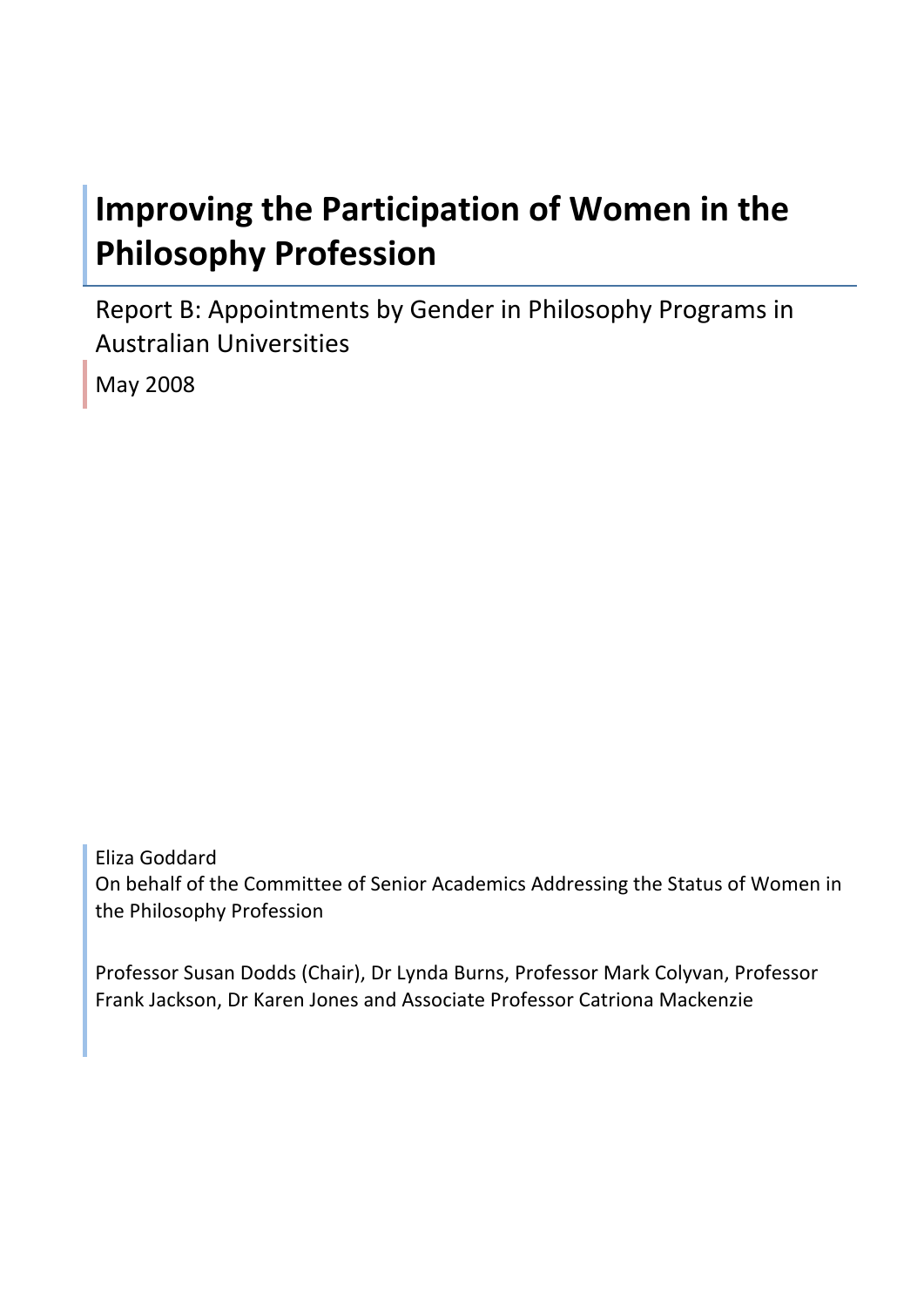$\odot$ 

This work is copyright. You may download, display, print and reproduce this material in unaltered form only (retaining this notice) for your personal, non-commercial use or use within your organisation. All other rights are reserved.

For copies of this report please contact: Executive Officer Australasian Association of Philosophy

GPO Box 1978 HOBART AUSTRALIA 7001 admin@aap.org.au

The report can also be accessed via the AAP website at: http://www.aap.org.au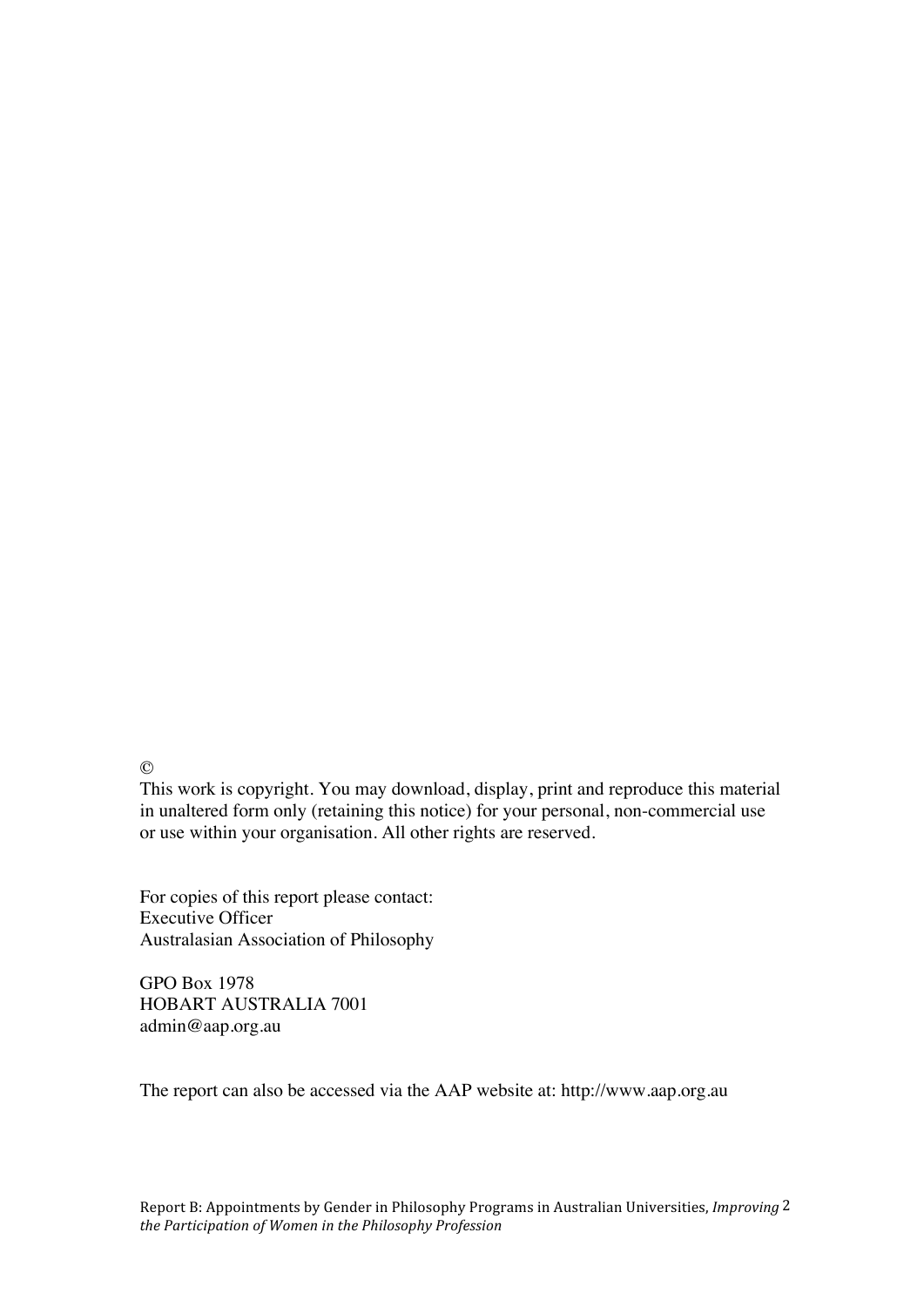| <b>B.1. APPOINTMENTS IN PHILOSOPHY PROGRAMS IN AUSTRALIAN UNIVERSITIES</b> |                |
|----------------------------------------------------------------------------|----------------|
| 2005 & 2006                                                                | 4              |
| <b>REPORT SUMMARY</b>                                                      | 4              |
| <b>1. CONTINUING POSITIONS</b>                                             | $5\phantom{1}$ |
| I) APPOINTMENTS TO CONTINUING POSITIONS IN 2005                            | 5              |
| A) APPOINTMENT INFORMATION                                                 | $\sqrt{5}$     |
| B) APPLICANT POOL                                                          | 5              |
| II) APPOINTMENTS TO CONTINUING POSITIONS IN 2006                           | 5              |
| A) APPOINTMENT INFORMATION                                                 | 5              |
| B) APPLICANT POOL                                                          | 6              |
| III) APPOINTMENTS TO CONTINUING POSITIONS 2005 AND 2006 COMBINED           | 6              |
| A) APPOINTMENT INFORMATION                                                 | 6              |
| B) APPLICANT POOL                                                          | 6              |
| <b>2. CONTRACT (FIXED) POSITIONS</b>                                       | 7              |
| I) APPOINTMENTS TO CONTRACT POSITIONS IN 2005                              | 7              |
| A) APPOINTMENT INFORMATION                                                 | 7              |
| B) APPLICANT POOL                                                          | $\, 8$         |
| II) APPOINTMENTS TO CONTRACT POSITIONS IN 2006                             | ${\bf 8}$      |
| A) APPOINTMENT INFORMATION                                                 | $\, 8$         |
| B) APPLICANT POOL                                                          | 9              |
| III) APPOINTMENTS TO CONTRACT POSITIONS 2005 AND 2006 COMBINED             | 9              |
| A) APPOINTMENT INFORMATION                                                 | 9              |
| <b>3. COMPARISON WITH AAP APPOINTMENTS MONITORS' REPORTS</b>               | 11             |
| I) AAP APPOINTMENTS MONITORS' REPORTS 1989-1998                            | 11             |
| A) APPOINTMENT INFORMATION                                                 | 11             |
| B) APPLICANT POOL                                                          | 11             |
| <b>II) COMPARISON</b>                                                      | 11             |
| <b>APPENDIX B1.I) REQUEST FOR INFORMATION ON APPOINTMENTS IN</b>           |                |
| PHILOSOPHY PROGRAMS 2005 & 2006                                            | <b>14</b>      |

## Table of Contents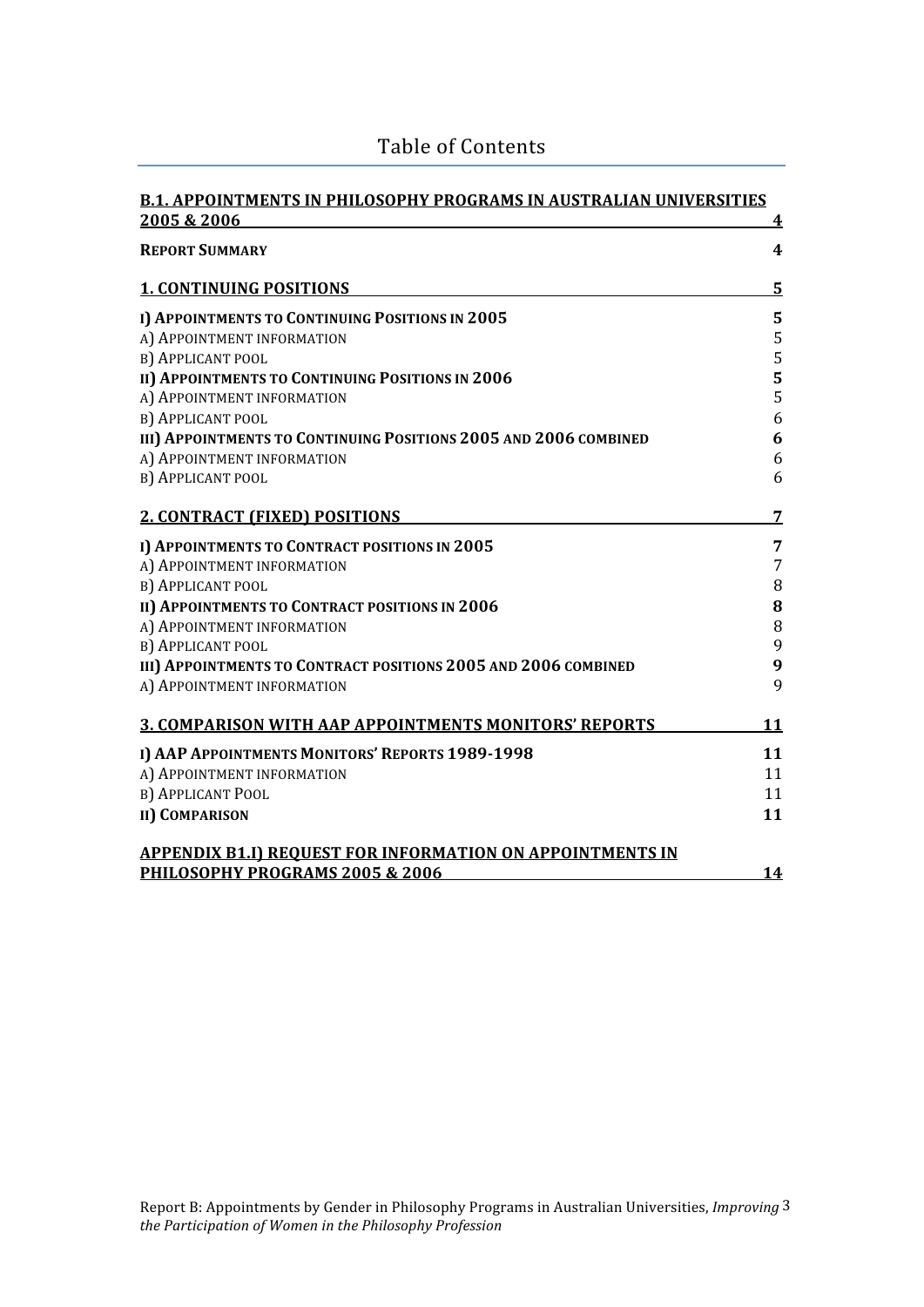## *B.1. Appointments in Philosophy Programs in Australian Universities 2005 & 2006*

#### *Report Summary*

This report presents an analysis of appointments in Australian philosophy programs by gender.

The report looks at appointments made in philosophy programs in 2005 and 2006 by type of appointment – continuing or contract (fixed term), nature of appointment – T&R or R), level of appointment and gender of appointed applicant. Information was also requested on the gender break down of short lists and applicant pools in their entirety.

The report shows that in the two year period of 2005-6 women accounted for: 31% of Continuing T&R appointments (4/13); no Continuing RO appointments (0/2); 38% of Contract T&R appointments (13/34) and 31% of Contract RO appointments (13/42). Overall, women accounted for 33% (30/91) of all appointments in 2005-6, 36% (17/47) of all T&R appointments and 30% (13/44) of all RO appointments. The Report found that the percentage of women appointed to T&R contracts is higher when measured as a percentage of the FTE value of the contracts, than when measured as a percentage of the number of individuals appointed – 43% of FTE positions and 38% respectively of people appointed. This indicates that an effect of casualisation of philosophy teaching has left women performing a substantial proportion of fixed-term part-time work. The percentage of female appointments to RO contracts remains the same on these measures – 31% and 30% respectively.

The report shows that women comprised 33% of short lists (15/46) and 29% of the entire pool of applicants (61/213) for the Continuing T&R appointments in 2005-6. The report compares appointment data for 2005-6 with data collected by the AAP Appointments Monitors between 1989-1999. It shows a slight increase in the number of positions filled by women – from 29% in 1989-1991 to 33% in 2005-6. It shows that the number of continuing positions filled by women has stayed about the same – 28% in 1989-1991 and 27% in 2005-6. In regards to applicant pools, it shows an increase in the number of women comprising applicant pools from 18% to 29%. It should be remembered, however, that the total number of continuing positions filled in 2005-2006 was only 15.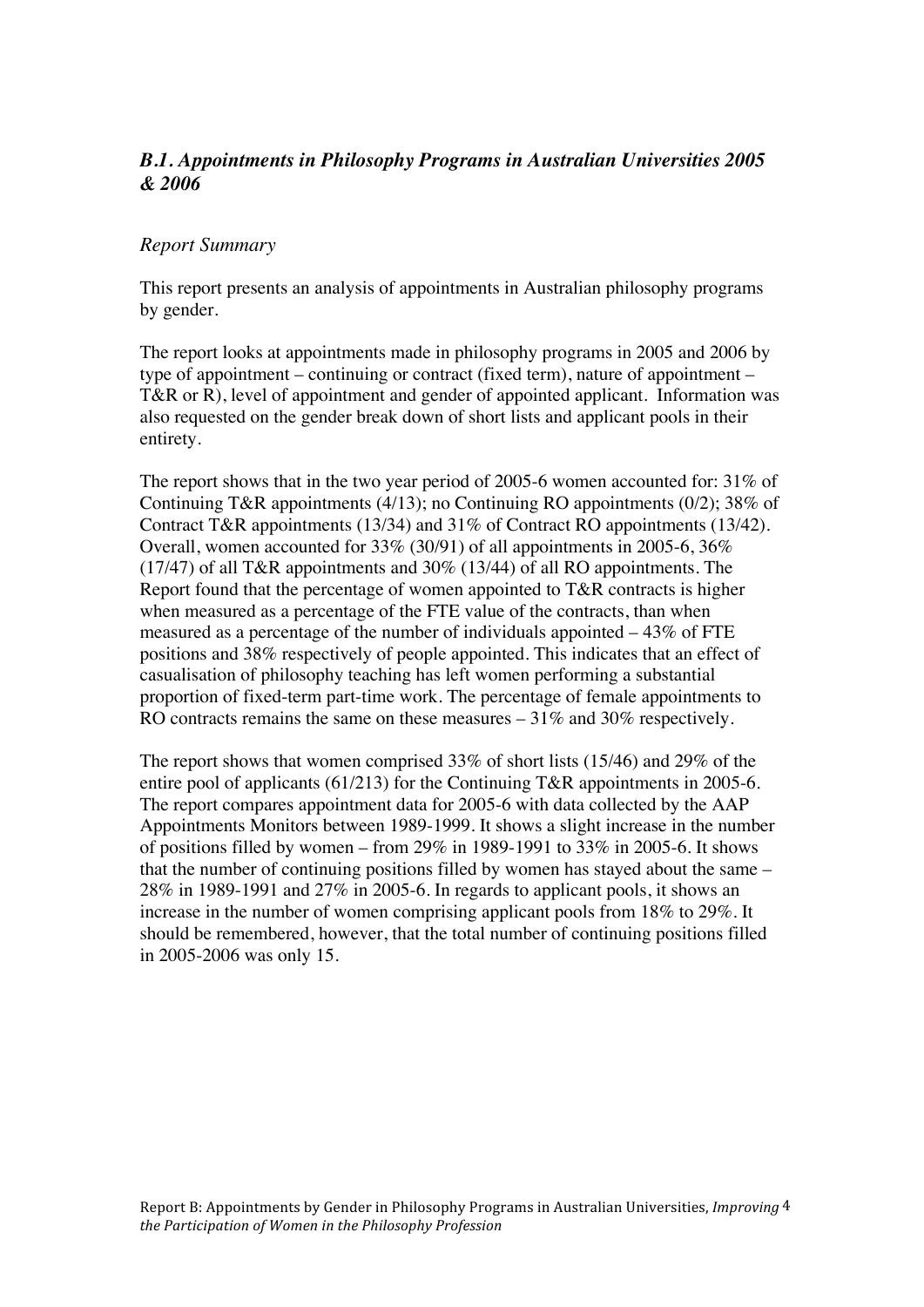## *1. Continuing positions*

Heads of all philosophy programs in Australasia were asked to provide information on Continuing appointments made in their programs in 2005 and 2006. Information was requested on the nature of the appointment – T&R or RO, the level of the appointment (Level A-E) and the gender of the recipient. Information was received from almost all Institutions that offer a philosophy program, with varying levels of detail. For more information see Appendix B1.i) Request for Information on Appointments in Philosophy Programs 2005 & 2006

## *i) Appointments to Continuing Positions in 2005*

## *a) Appointment information*

6 appointments to continuing positions were made in 2005; of these 2 or 33% were filled by women. All positions were T&R and Full Time; 2 were at level A and 4 at level B.

- At Level A women were appointed to 1 position (of  $2$ ) 50%.
- At Level B women were appointed to 1 position (of  $4$ )  $25\%$ .<sup>1</sup>

## *b) Applicant pool*

Information received regarding applicant pools was incomplete, so the following information is at best indicative, rather than conclusive. Based on the information received, women comprised 33% of the short listed applicant pool and 31% of the entire applicant pool for the Continuing T&R Appointments in 2005.

- At Level A women comprised 33% and 38% respectively.
- At Level B women comprise 33% and 29% respectively.

## *ii) Appointments to Continuing Positions in 2006*

## *a) Appointment information*

 $\overline{a}$ 

9 appointments to continuing positions were made in 2006; of these 2 or 22% were filled by women. Of these 9 appointments: 7 were T&R and 2 were RO.

6 of the 7 T&R positions were Full Time. 6 positions were advertised at Level B and 1 at Level E. Women were appointed to 2 or 29% all T&R positions. Both appointments were at Level B.

- At Level B women were appointed to 2 positions (of  $6$ ) 33%.
- At Level E women were appointed to 0 positions (of  $1$ ) 0%.

The 2 RO positions were both at Level B. Women were not appointed to either of these positions  $-0\%$ .

<sup>1</sup> Note, in one of these cases, a woman was top ranked, but did not take up the appointment. If this is factored in, women were offered 2 or 50% of the continuing positions at Level B.

Report B: Appointments by Gender in Philosophy Programs in Australian Universities, *Improving*  5 *the Participation of Women in the Philosophy Profession*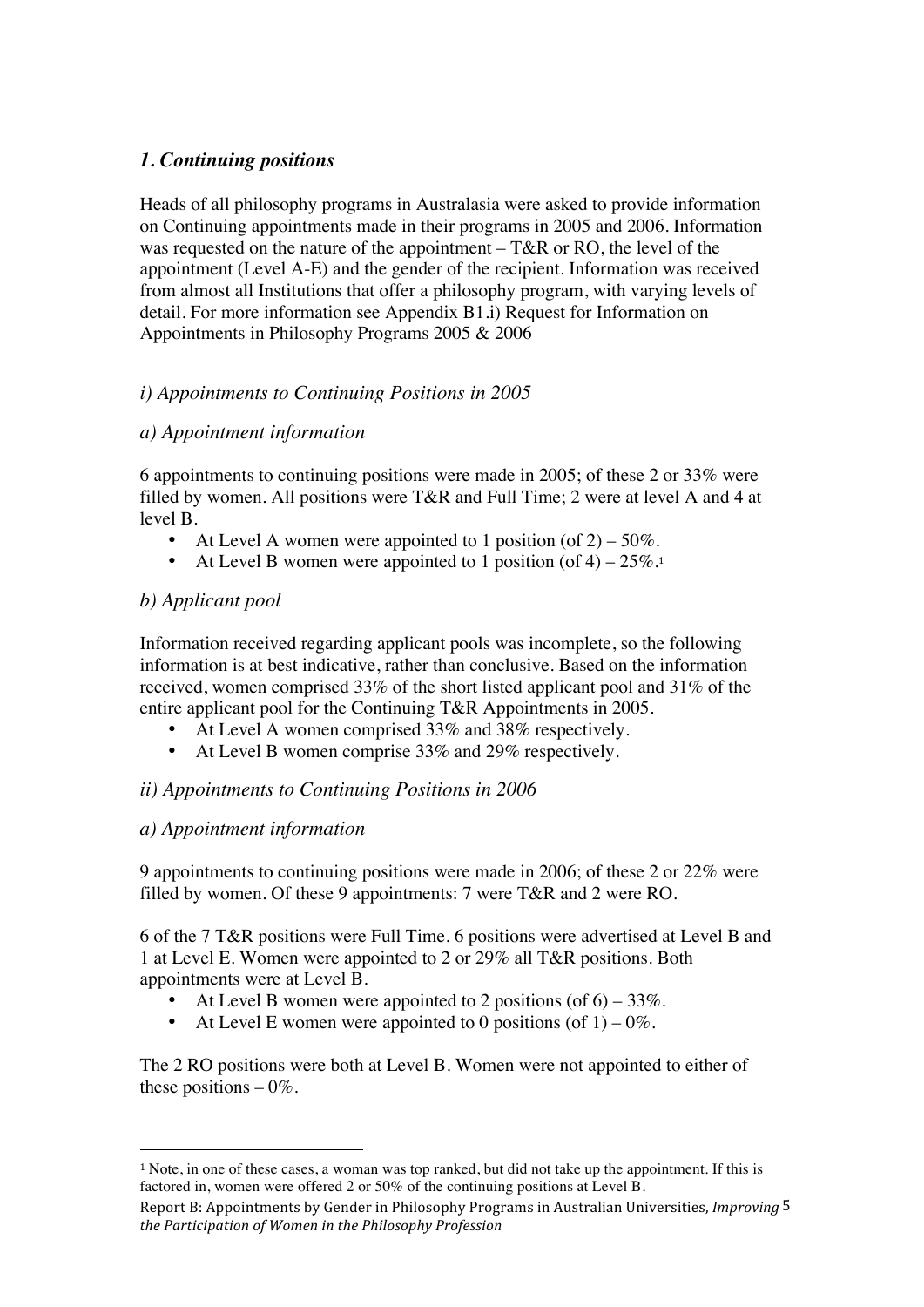#### *b) Applicant pool*

Women comprised 24% of the short listed candidates for the Continuing T&R<sup>2</sup> Appointments in 2006.

• At Level B T&R women comprised 32% of the short list and 27% of the whole pool.<sup>3</sup>

#### *iii) Appointments to Continuing Positions 2005 and 2006 combined*

#### *a) Appointment information*

15 Appointments to Continuing Positions (T&R and RO) were made in 2005 and 2006, of these 4 or 18% were filled by women.

13 Appointments to Continuing T&R positions were made in 2005 and 2006, of which women filled 4 or 23%. Of these 13 Appointments, 2 were made at Level A, 10 at Level B and 1 at Level E.

- At Level A women were appointed to 1 position (of  $2$ ) 50%.
- At Level B women were appointed to 3 positions (of  $10 30\%$ ).
- At Level E women were appointed to 0 positions (of  $1$ ) 0%.

| Level        | 2005 | 2005 | 2006 | 2006 | <b>TOTAL</b> | <b>TOTAL</b> | <b>TOTAL</b> | %female |
|--------------|------|------|------|------|--------------|--------------|--------------|---------|
|              | м    |      | м    |      | М            |              |              |         |
| ΙA           |      |      |      |      |              |              |              | 50%     |
| IB           |      |      |      |      |              |              | 10           | 30%     |
| IC           |      |      |      |      |              |              |              |         |
| ID           |      |      |      |      |              |              |              |         |
|              |      |      |      |      |              |              |              | 0%      |
| <b>TOTAL</b> |      |      |      |      |              |              | 13           | 31%     |

Table B1.i) Appointments to Continuing T&R Positions 2005 & 2006 by gender

2 Appointments to continuing RO positions were made in 2005 and 2006. Both were made at Level B, women were not appointed to either of these positions.

| Level | 2005 | 2005 | 2006 | 2006 | <b>TOTAL</b> | TOTALI | <b>TOTAL % female</b> |
|-------|------|------|------|------|--------------|--------|-----------------------|
|       |      |      |      |      |              |        |                       |
| IB    |      |      |      |      |              |        | 0%l                   |

Table B1.ii) Appointments to Continuing RO positions 2005 & 2006 by gender

*b) Applicant pool*

 $\overline{a}$ 

<sup>2</sup> No applicant information for the 2 RO positions was supplied/available.

<sup>3</sup> One position was a gender/women's studies position. Taking this position out of the calculations, the numbers are 21 % (short listed) and 19% (total applicant pool) respectively. These figures are based on the applicant information received, which does not include applicant pools or short listed applicants for some positions.

Report B: Appointments by Gender in Philosophy Programs in Australian Universities, *Improving*  6 *the Participation of Women in the Philosophy Profession*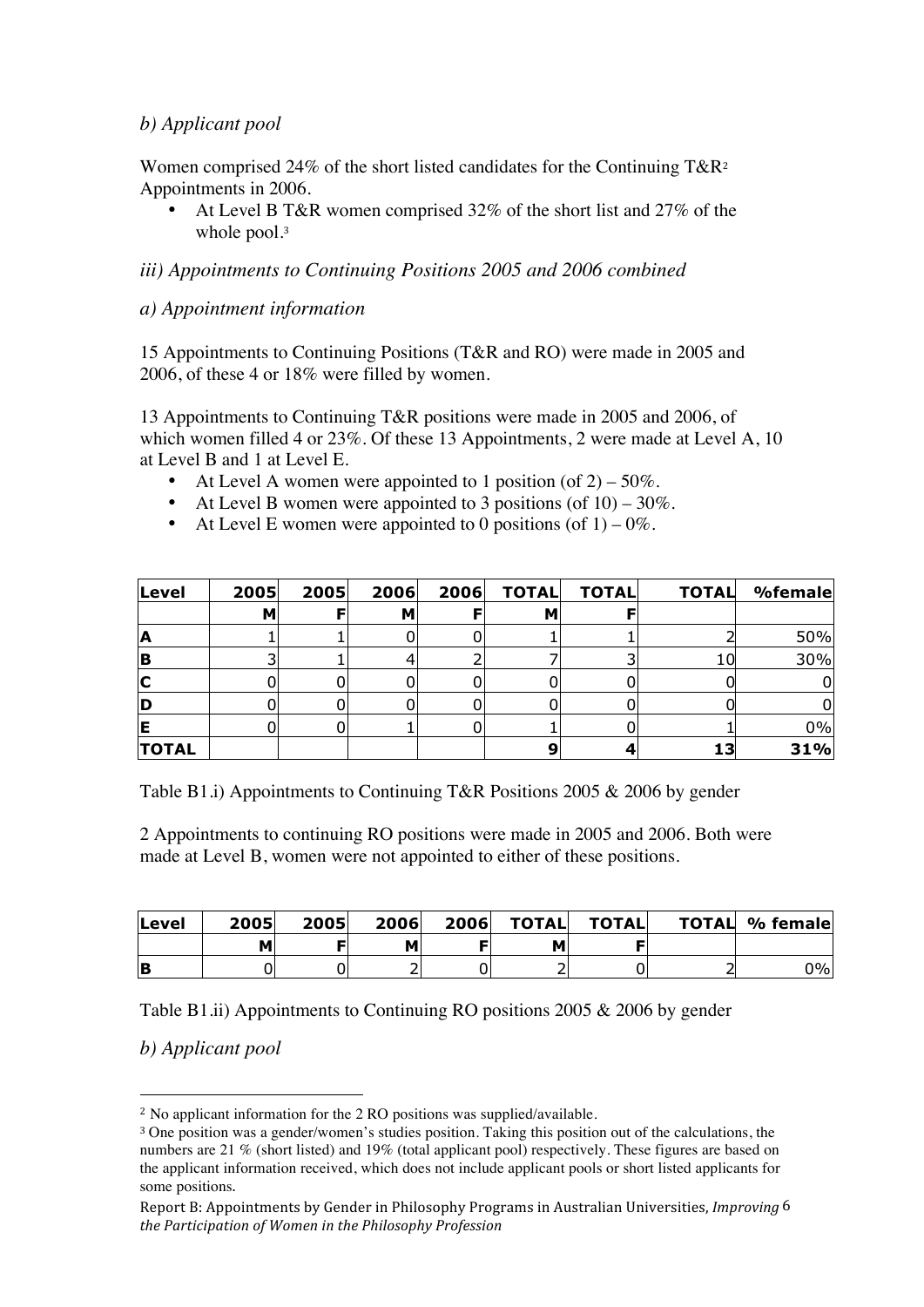For the continuing T&R Appointments in 2005 and 2006, women comprised 33% of short-lists (15/46) and 29% of the entire pool of applicants (61/213).

- At Level A women comprised 33% of the short list and 38% of the entire pool.
- At Level B women comprised 33% of the short list and 28% of the entire pool.
- At Level E there was one appointment for which no women were short-listed. Information on the entire pool of applicants was unavailable.

|              | short |    |    |          |      |     |    |         |
|--------------|-------|----|----|----------|------|-----|----|---------|
| Level        | list  | м  |    | % female | pool | м   | F  | %female |
| IA           | o     |    |    | 33%      | 24   | 15  |    | 38%     |
| <b>B</b>     | 40    |    |    | 33%      | 189  | 133 | 52 | 28%     |
| lE           |       |    |    |          |      |     |    |         |
| <b>TOTAL</b> | 46    | 31 | 15 | 33%      | 213  | 148 | 61 | 29%     |

Table B1.iii) Applicant Pools for Continuing T&R positions 2005 & 2006 by gender

## *2. Contract (fixed) positions*

#### *i) Appointments to Contract positions in 2005*

#### *a) Appointment information*

21 Fractional Fixed Term (FFT) contracts were made in 2005, of which women filled 8 or 38%. These contracts were for various fractional amounts of a full time load and various periods (6 months to 5 years). As FTE, the contracts equated to 16.93 FTE, of which women comprised 7.2 FTE or 43%.

Of the 21 contracts, 11 were T&R appointments and 10 RO.

Of the T&R contracts women filled 5 or 45% of appointments; as FTE women comprised 4.2 (of 7.93) FTE or 53%.

Of the 11 T&R contracts, 7 were made at Level A and 4 at Level B.

- At level A the contract lengths were between 6 months and 1 year. Women filled 3 or 43% of the contracts; as FTE 2.2 (of 5.2) or 42%.
- At Level B the contract lengths were between 6 months and 3 years. Women filled 2 or 50% of the contracts; as FTE 2 (of 2.73) or  $73\%$ .

Of the RO contracts women filled 3 or 30% of the appointments; as FTE women comprised 3 (of 9.0) or 33%.

Of the 10 RO contracts, 1 was an RA position (at HO6), 4 were Level A, 4 Level B and 1 Level C.

- At Level HO6, the contract length was for 6 months. Women filled 1 or  $100\%$ of the contract, as FTE the contract amounted to 1 FTE.
- At Level A the contract lengths were for between 6 months and 3 years, women filled 0 or 0% of these contracts; as FTE the contracts amounted to 3.5 FTE.

Report B: Appointments by Gender in Philosophy Programs in Australian Universities, *Improving*  7 *the Participation of Women in the Philosophy Profession*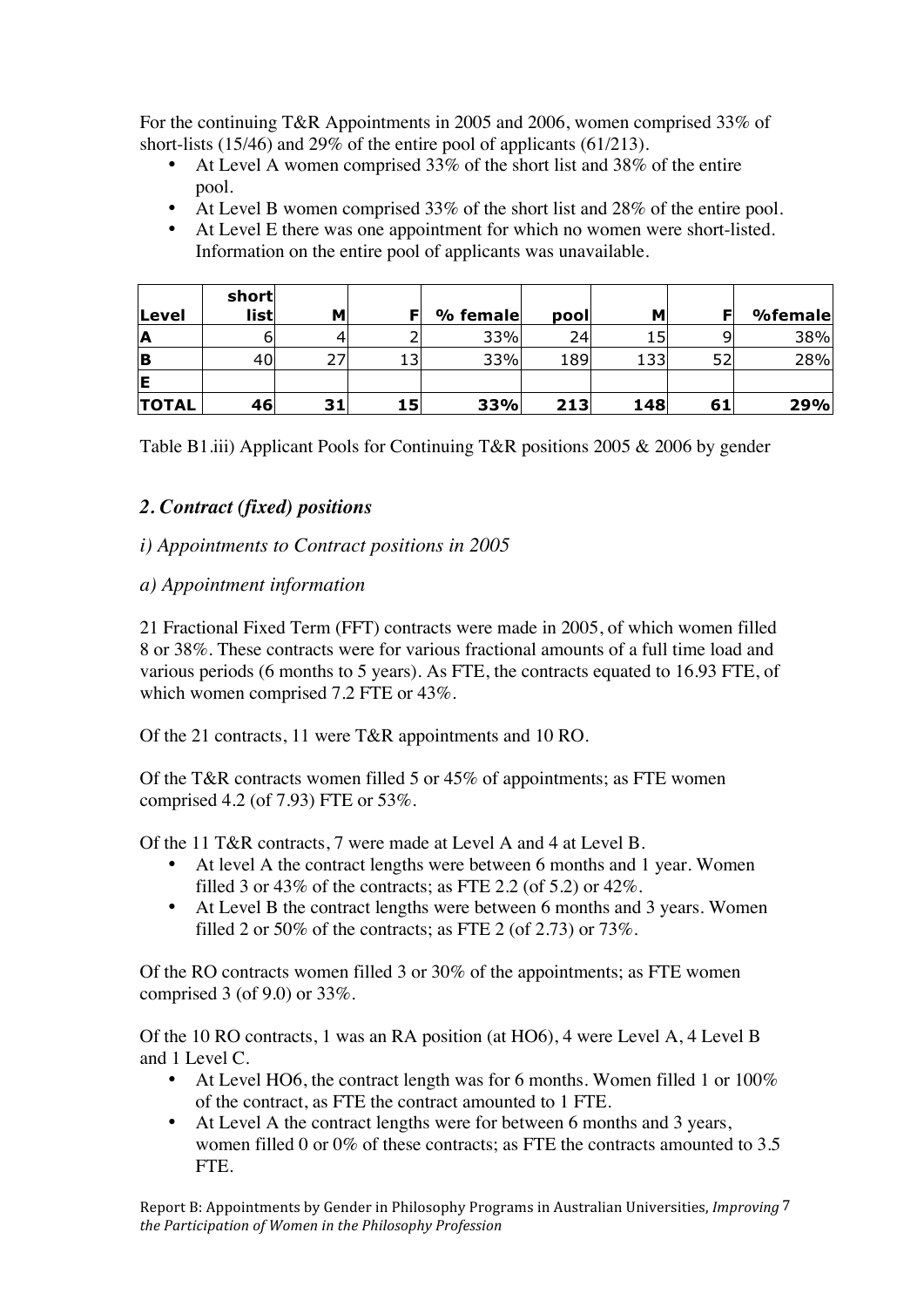- At Level B the contract lengths were for between 4 months and 5 years, women filled 1 or 25% of these contracts; as FTE 1 (of 3.5) or 29%.
- At Level C the contract length was for 5 years. Women filled 1 or 100% of the contracts, as FTE the contract amounted 1 FTE.

Note: Of the longer contracts, that is, equal to or greater than 5 years, women filled 1 of the 3-year contracts and 1 of the 5-year contracts.

## *b) Applicant pool*

There was insufficient information supplied on the pool of applicants for contract appointments to make any claims over and above the specific position for which information was available. Information was supplied for 4 positions, from which women comprised 30 % of both the short list and entire applicants pools.<sup>4</sup>

Information on applicant pools and short lists for the RO appointments was unavailable.

## *ii) Appointments to Contract positions in 2006*

## *a) Appointment information*

55 fixed term FFT contracts were made in 2006, of which women filled 18 or 33%. These contracts were for various fractional amounts and various periods (6 months to 5 years). As FTE, the contracts equated to 43.6 FTE, of which women comprised 14.4 FTE or 33%.

Of the 49 contracts, 23 were T&R appointments and 32 RO.

Of the T&R contracts women filled 8 of the 23 positions or 35%; as FTE women comprised 6.5 (of 16.7) FTE or 39%.

Of the T&R contracts, 14 were made at Level A, 8 at Level B and 1 at Level C.

- At Level A the contract lengths were between 2 months and 1 year. Women were appointed to 3 or 21% of the contracts; as FTE 2.2 (of 9.3) or 24%.
- At Level B the contract lengths were between 5 months and 5 years. Women were appointed to 4 or 50% of the contracts; as FTE 3.3 (of 6.4) or 52%.
- The Level C contract was for 1 year (1 FTE). Women were appointed to 100% of the contracts.

Of the RO contracts women filled 10 of the 32 positions or 31%; as FTE the RO positions amounted to 26.92, of which women filled 7.92 or 29%.

Of the RO contracts, 1 was offered at HO6, 18 at Level A, 4 at Level B, 4 at Level C, 1 at Level D and 4 at Level E. Contract lengths varied from 6 months to 5 years.

- At level HO6, the contract length was 6 months. Women filled 1 or 100% of the position, as FTE the contract amounted to 0.22 FTE.
- At level A the contract lengths were between 6 months and 3 years. Women filled 8 or 44% of the positions; as FTE 7.2 (of 16.7) or 43%.

 $\overline{a}$ 

<sup>4</sup> Note, 2 positions were filled from the same applicant pool.

Report B: Appointments by Gender in Philosophy Programs in Australian Universities, *Improving*  8 *the Participation of Women in the Philosophy Profession*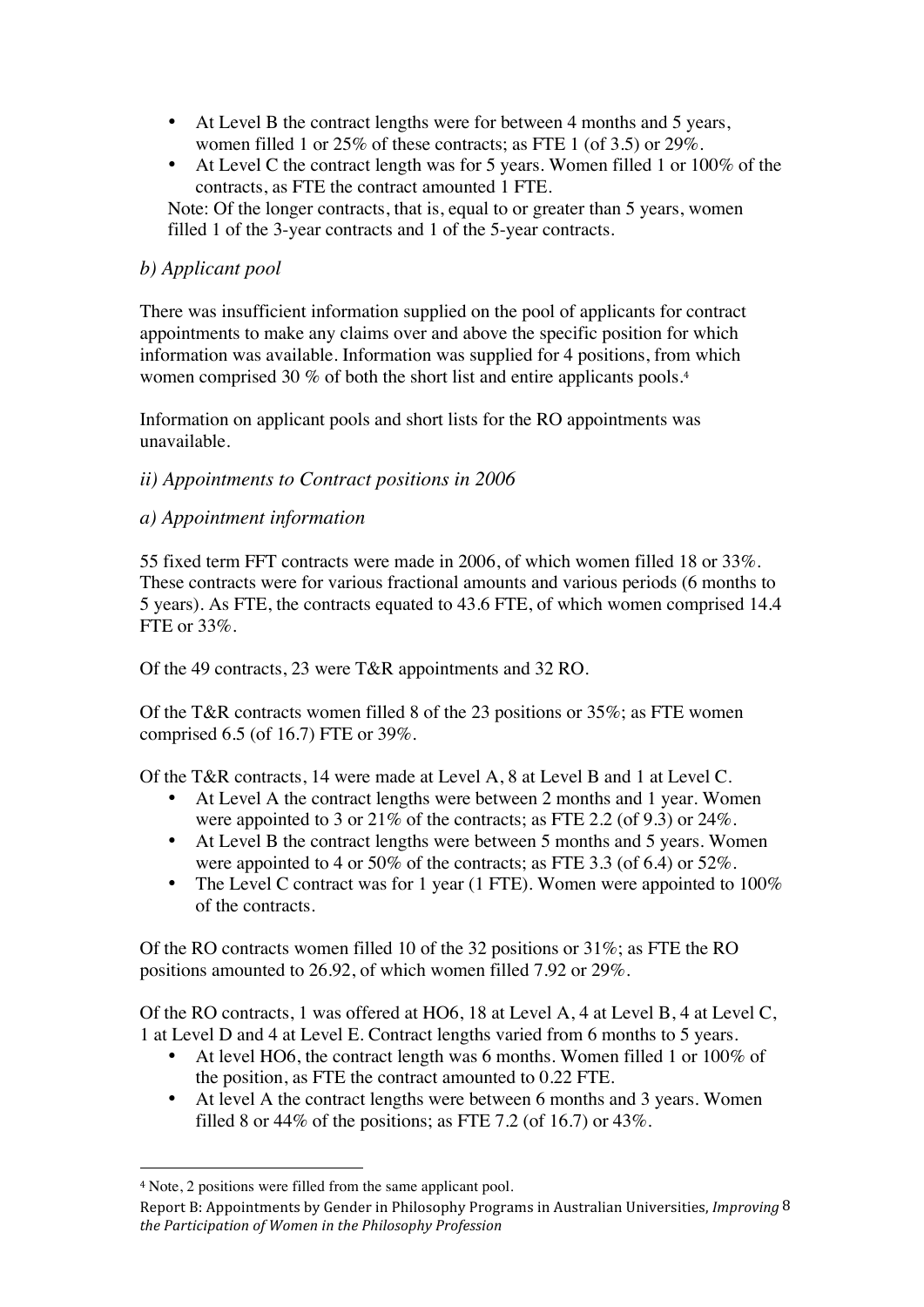- At Level B the contract lengths were between 7 months and 2 years. Women filled 0 or 0% of these positions; as FTE the contracts amounted 3 FTE.
- At Level C the contracts lengths were between 2 and 3 years. Women filled 0 or 0% of these positions; as FTE the contracts amounted 3.1 FTE.
- At Level D the contact was for 4 years. Women filled 0 or  $0\%$  of these positions; as FTE the contracts amounted 1 FTE.
- At Level E the contract lengths were for 5 years (each). Women filled 1 or 25% of these positions; as FTE 0.5 (of 2.5) or  $20\%$ .

### *b) Applicant pool*

Information on the gender distribution of the total applicant pool was supplied for one T&R position. For this position women comprised 30% of the short list, and 21% of the whole applicant pool. Information on applicant pools and short lists for the RO appointments was unavailable.

Anecdotal data supplied for some RO appointments was that women comprised 30% of short-lists.

#### *iii) Appointments to Contract positions 2005 and 2006 combined*

#### *a) Appointment information*

76 Fixed Term FFT contracts (T&R and RO) were made in 2005 and 2006. Women filled 26 or 34% of these contracts.

34 T&R contracts were made, of which women filled 13 or 38%; as FTE 10.7 (24.63) or 43%.

- 21 appointments were made at Level A, 12 at Level B and 1 at Level C.
	- At Level A women filled 6 or 29% of the positions; as FTE 4.4 (of 14.5) or 30%.
	- At Level B women filled 6 or 50% of the positions; as FTE 5.3 (of 9.1) or 58%.
	- At Level C women filled 1 or 100% of the positions; as FTE 1 (of 1) or 100%.

Women comprised 38% of the total number of appointments to T&R contracts and 43% of the FTE of the combined contracts

See Table B1.iv) Appointments to T&R Contracts (as bodies) 2005 & 2006 by gender and Table B1.v) Appointments to T&R Contracts (as FTE) 2005 & 2006 by gender.

| Level        | 2005 | 2005 | 2006 | 2006 | <b>TOTAL</b> | <b>TOTAL</b> |    | <b>TOTAL %female</b> |
|--------------|------|------|------|------|--------------|--------------|----|----------------------|
|              | M    |      | м    |      | м            |              |    |                      |
| ΙA           |      |      |      |      |              |              | 21 | 29%                  |
| ΙB           |      |      |      |      |              |              |    | 50%                  |
| IC           |      |      |      |      |              |              |    | 100%                 |
| ID           |      |      |      |      |              |              |    | n/a                  |
| IE           |      |      |      |      |              |              |    | n/a                  |
| <b>TOTAL</b> |      |      |      |      |              | 13           | 34 | 38%                  |

Report B: Appointments by Gender in Philosophy Programs in Australian Universities, *Improving*  9 *the Participation of Women in the Philosophy Profession*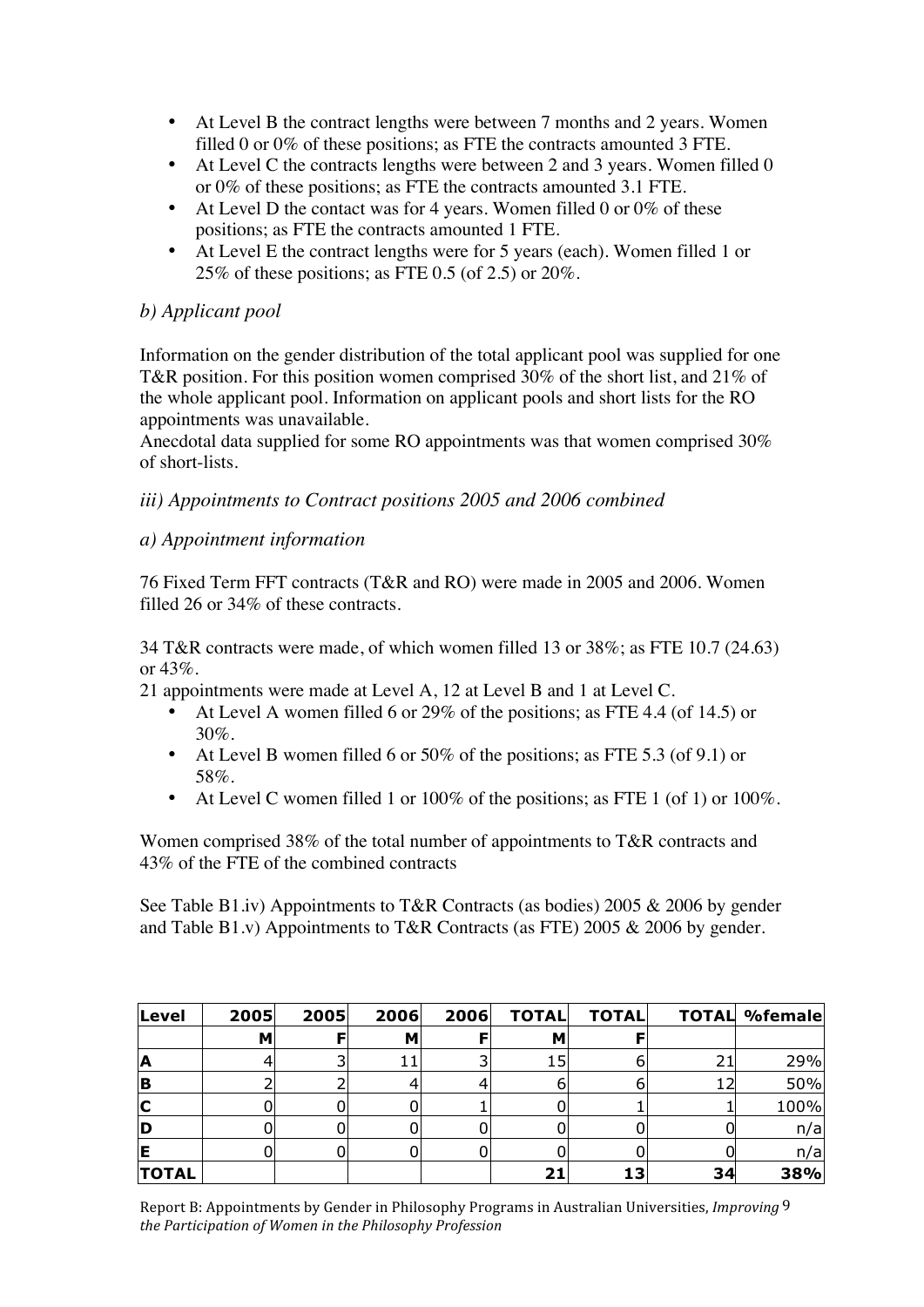| Level                   | 2005 | 2005 | 2006 | 2006 | <b>TOTAL</b> | <b>TOTAL</b> |       | <b>TOTAL %female</b> |
|-------------------------|------|------|------|------|--------------|--------------|-------|----------------------|
|                         | м    | F    | M    |      | м            |              |       |                      |
| <b>A</b>                |      | 2.2  | 7.1  | 2.2  | 10.1         | 4.4          | 14.5  | 30%                  |
| B                       | 0.73 |      | 3.1  | 3.3  | 3.83         | 5.3          | 9.13  | 58%                  |
| $\overline{\mathbf{C}}$ |      |      |      |      |              |              |       | 100%                 |
| ID                      |      |      |      |      |              |              |       | n/a                  |
| lE                      |      |      |      |      |              |              |       | n/a                  |
| <b>TOTAL</b>            |      |      |      |      | 13.93        | 10.7         | 24.63 | 43%                  |

Table B1.iv) Appointments to T&R Contracts (as bodies) 2005 & 2006 by gender

Table B1.v) Appointments to T&R Contracts (as FTE) 2005 & 2006 by gender

42 RO contracts were made, of which women filled 13 contracts or 31%; as FTE 10.9 (36) or 30%. 2 appointments were made at HO6, 22 at Level A, 8 at Level B, 5 at Level C, 1 at Level D and 4 at Level E.

- At Level HO6 women filled 2 or 100% of the contracts, as FTE 1.22 (of 1.22) or 100%.
- At Level A women filled 8 or 36% of the contracts; as FTE 7.2 (of 20.2) or 36%.
- At Level B women filled 1 or  $13\%$  of the contracts; as FTE 1 (of 7) or  $14\%$ .
- At Level C women filled 1 or 20% of the contracts; as FTE 1 (of 4.1) or  $24\%$ .
- At Level D women filled 0 or 0% of the contracts, as FTE 0 (of 1) or 0%.<br>• At Level E women filled 1 or 25% of the contracts; as FTE 0.5 (of 2.5) or
- At Level E women filled 1 or 25% of the contracts; as FTE 0.5 (of 2.5) or 20%.

The percentage female appointments to RO contracts measured in terms of numbers of appointments is 31% and in terms of FTE is 30%.

See Table B1.vi) Appointments to RO Contracts (as bodies) 2005 & 2006 by gender and Table B1.vii) Appointments to RO Contracts (as FTE) 2005 & 2006 by gender.

| Level        | 2005 | 2005 | 2006 | 2006 | <b>TOTAL</b> | <b>TOTAL</b> | <b>TOTAL</b> | %female |
|--------------|------|------|------|------|--------------|--------------|--------------|---------|
|              | M    |      | м    |      | м            |              |              |         |
| <b>HO6</b>   | υ    |      |      |      |              |              |              | 100%    |
| ΙA           |      |      | 10   |      | 14           | 8            | 22           | 36%     |
| <b>IB</b>    |      |      |      |      |              |              | 8            | 13%     |
| IC           |      |      |      |      |              |              |              | 20%     |
| D            |      |      |      |      |              |              |              | 0%      |
| IE           |      |      |      |      |              |              |              | 25%     |
| <b>TOTAL</b> |      |      |      |      | 29           | 13           | 42           | 31%     |

Table B1.vi) Appointments to RO Contracts (as bodies) 2005 & 2006 by gender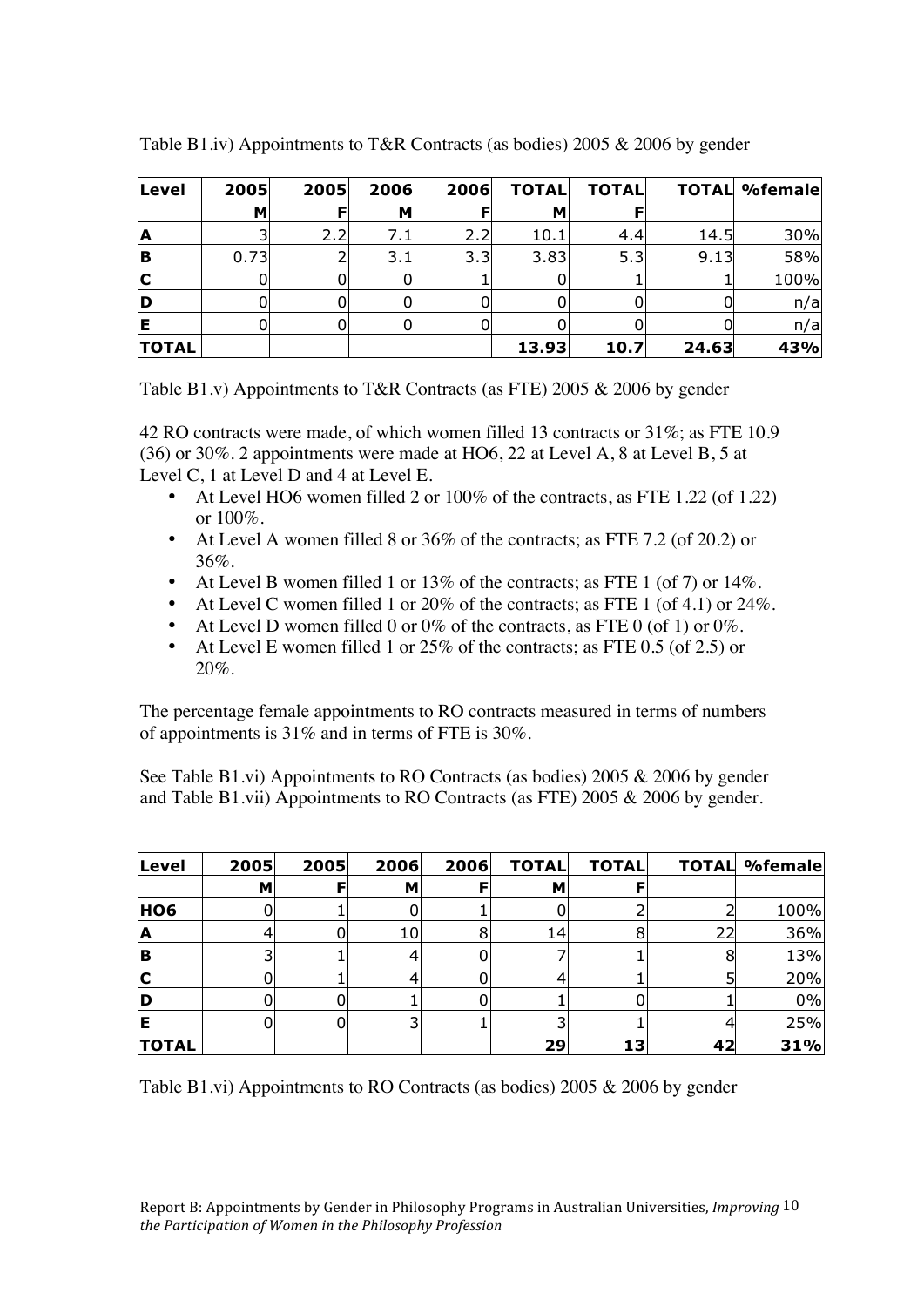| Level                   | 2005 | 2005 | 2006 | 2006 | <b>TOTAL</b> | <b>TOTAL</b> | <b>TOTAL</b> | %female |
|-------------------------|------|------|------|------|--------------|--------------|--------------|---------|
|                         | M    |      | м    |      | М            |              |              |         |
| <b>HO6</b>              |      |      |      | 0.2  |              | 1.2          | 1.2          | 100%    |
| <b>A</b>                | 3.5  | 0    | 9.5  | 7.2  | 13           | 7.2          | 20.2         | 36%     |
| B                       | 2.5  |      | 3.4  |      | 5.9          |              | 6.9          | 14%     |
| $\overline{\mathbf{C}}$ | 0    |      | 3.1  |      | 3.1          |              | 4.1          | 24%     |
| ID                      | 0    |      |      |      |              |              |              | 0%      |
| ΙE                      | 0    |      |      | 0.5  |              | 0.5          | 2.5          | 20%     |
| <b>TOTAL</b>            |      |      |      |      | 25           | 10.9         | 35.9         | 30%     |

Table B1.vii) Appointments to RO Contracts (as FTE) 2005 & 2006 by gender

## *3. Comparison with AAP Appointments Monitors' Reports*

#### *i) AAP Appointments Monitors' Reports 1989-1998*

For the years 1988-2001 an Appointments Monitor was on AAP Council. In accordance with the decision taken at the AAP AGM  $27<sup>th</sup>$  August 1982, information on appointments in philosophy was collected in regard to policies on Australasianization and women.

#### *a) Appointment information*

The data shows that the percentage of positions (continuing and contract) filled by women between the years 1989-1998 varies between 12% and the 50%.5 These reports show that on average, for the 10-year period between 1989-1999, women filled 29% of all appointments, including continuing and short-term contracts, at various levels.

Figures are provided for continuing positions for the following years: 1989-1990 – 50% (2/4); 1990-1991 – 21% (3/14); 1998-1999 – 6% & 2000-2001 – 14%.

#### *b) Applicant Pool*

In the years 1989-2000 women represent 11-27% of the applicant pool. On average for the 10 year period between 1989-1999 the figures is 21%. There is insufficient data on short lists to make any generalisations.

#### *ii) Comparison*

 $\overline{a}$ 

Comparison of the information reported by the AAP Appointments Monitors, 1989- 1991, with information on Appointments, 2005-6 (reported in the previous sections B.1.1 & B.1.2) shows a marginal increase in the percentage of female appointments to

Report B: Appointments by Gender in Philosophy Programs in Australian Universities, *Improving*  11 *the Participation of Women in the Philosophy Profession* <sup>5</sup> The data collection is not systematic amongst Monitors. It's worth noting that almost yearly the Appointments Monitor notes the difficulty in obtaining information about the applicant pool, both the short list and the entire pool. It is often noted also that an investigation in this area would be useful.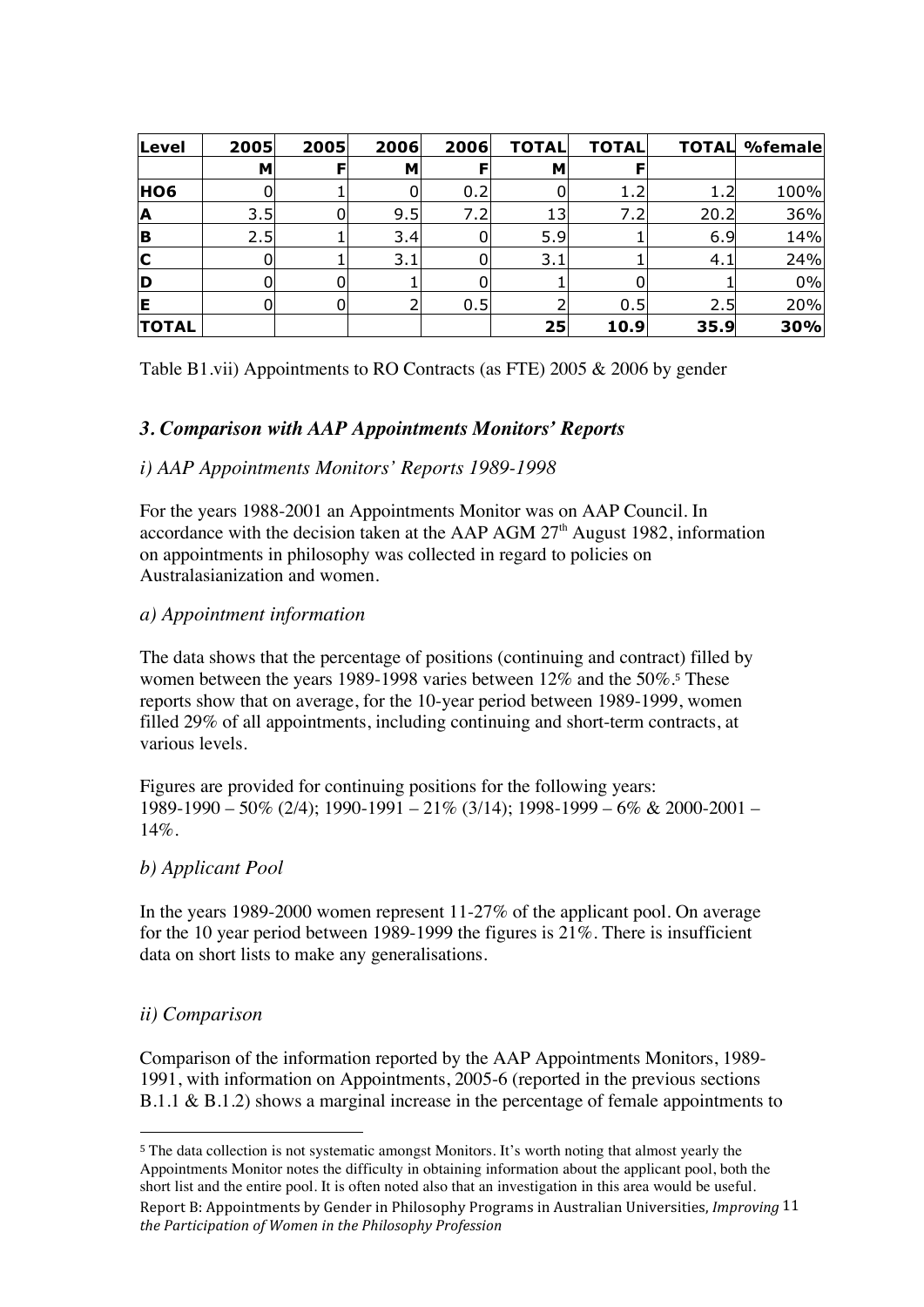all positions (continuing and contract).6 In 1989-91 women comprised 29% of all appointments to positions  $(14$  of 49); in 2005-6, 33%  $(30$  of 91). See Table B1 viii) Appointments & Applications pools in 1989-91 & 2005-6 by length of appointment and gender.

A comparison of the length of appointments in these two periods shows that women filled almost the same percentage of continuing positions in 1989-91 as in 2005-6 – 28% and 27% respectively. In 1989-99, women filled a lower percentage of appointments to positions of 3-5 years than in 2005-6 – 26% and 38%, but a higher percentage of appointments to positions of less than 12 months – 44% and 35%. Interestingly the numbers of appointments to positions for 3-5 years and continuing positions are roughly equivalent in 1998-9 and 2005-6. However a much higher number of short term (less than 12 month) positions were filled in 2005-6, than in 1989-91.

A comparison of the gender compositions of application pools in these periods shows that women comprised a much greater percentage of applications pools in 2005-6 than in 1989-91 – 29% and 14% respectively.<sup>7</sup>

In 1989-1991:<sup>8</sup>

- women filled 44% (4 of 9) of positions of less than 12 months and comprised 43% of the applicant pools (19 of 44).
- women filled 26 % (5 of 19) of positions of  $3-5$  years and comprised 27% of the applicant pools (66 of 242).
- women filled 28% (5 of 18) of tenurable positions and comprised 14% of the applicant pools (89 of 633).
- 3 chairs were advertised in this period to which no women were appointed. Information on the applicant pools and short-lists is unavailable.

And in 2005-6:

 $\overline{a}$ 

- women filled 35% (17 of 49) of the positions of less than 12 months; information on applicant pools is unavailable.
- women filled 38% (6 of 16) of positions of  $3 5$  years; information on applicant pools is unavailable.
- women filled 27% (4 of 15) of continuing positions and comprised 33% of short lists for T&R positions (15 of 46) and 29% of the applicant pool (61 of 213).
- 1 chair was advertised in this period to which no women were appointed. No women were short-listed. Information on the total applicant pool information is unavailable.

See Table B1.viii) Appointments & Applications pools in 1989-91 & 2005-6 by length of appointment and gender

<sup>&</sup>lt;sup>6</sup> Any evaluation of such comparisons must take into account that numbers of appointments offered in any year is variable. I have selected 1989-91 from the Appointments Monitors' Reports as these were the most detailed and closest in categories to the 2005-6 Appointments information collection. The Appointments Monitor's Report does not distinguish between T&R and RO appointments.

<sup>7</sup> Unfortunately no comparative information is available on short-lists.

<sup>8</sup> A two-year period, using the financial year system, July 1989-June 1991.

Report B: Appointments by Gender in Philosophy Programs in Australian Universities, *Improving*  12 *the Participation of Women in the Philosophy Profession*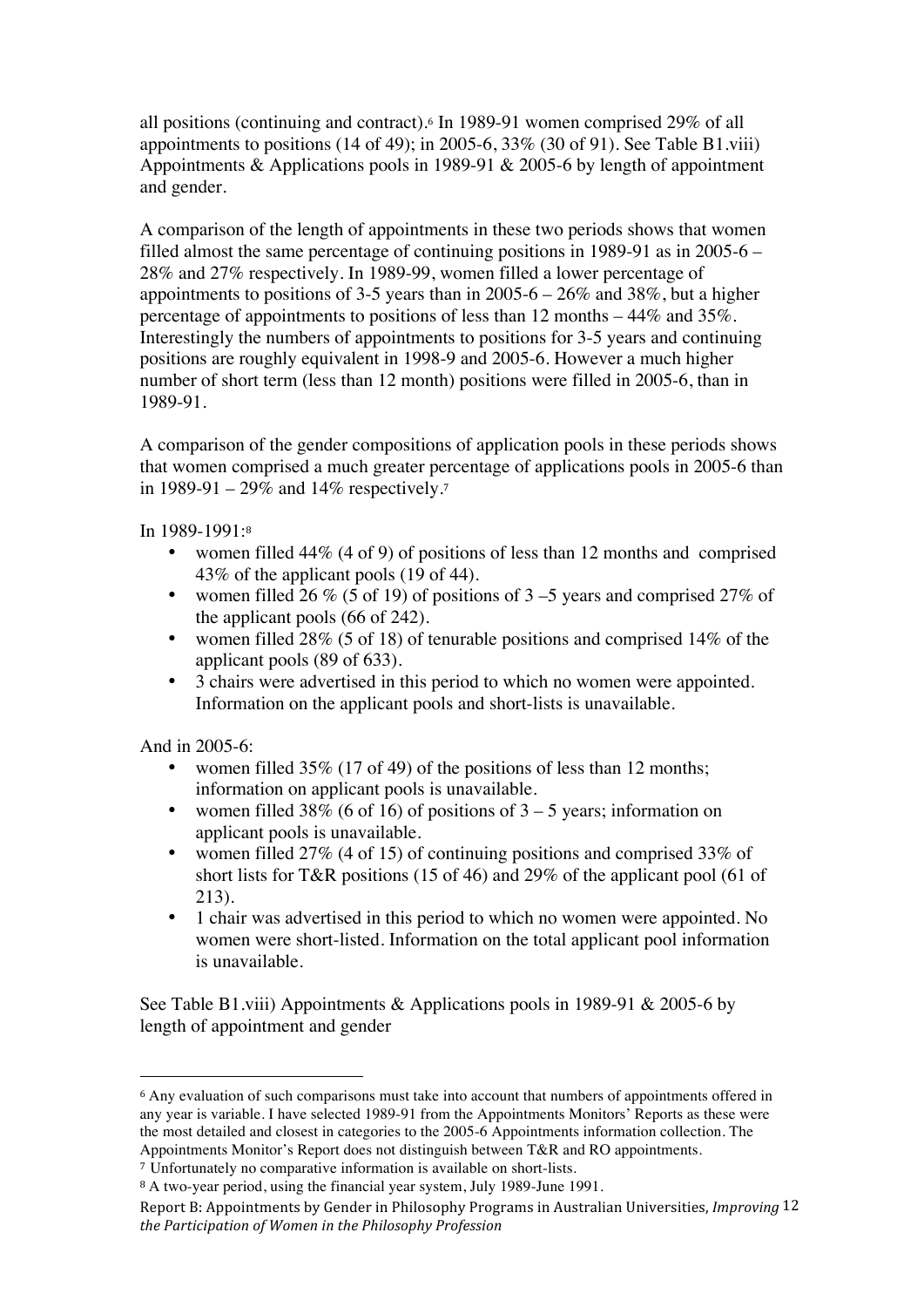|                          | >12<br>mths | % F | $3-5$ yrs | % F | continuing | %F | Total      | %F |
|--------------------------|-------------|-----|-----------|-----|------------|----|------------|----|
|                          | F           |     | F         |     | F          |    | F          |    |
| 1989-91                  |             |     |           |     |            |    |            |    |
| <b>Appointment</b><br>s  | 4 of 9      | 44  | 5 of 19   | 28  | 5 of 18    | 28 | 14 of 49   | 29 |
| <b>Short-list</b>        |             |     |           |     |            |    |            |    |
| <b>Applicant</b><br>pool | 19 of 44    | 43  | 66 of 242 | 27  | 89 of 663  | 14 | 174 of 949 | 18 |
|                          |             |     |           |     |            |    |            |    |
| 2005-06                  |             |     |           |     |            |    |            |    |
| <b>Appointment</b><br>s  | 17 of 49    | 35  | 6 of 16   | 38  | 4 of 15    | 27 | 30 of 91   | 33 |
| Short-list               |             | ~10 |           |     |            | 33 |            |    |
| <b>Applicant pool</b>    |             |     |           |     |            | 29 |            |    |

Table B1.viii) Appointments & Applications pools in 1989-91 & 2005-6 by length of appointment and gender